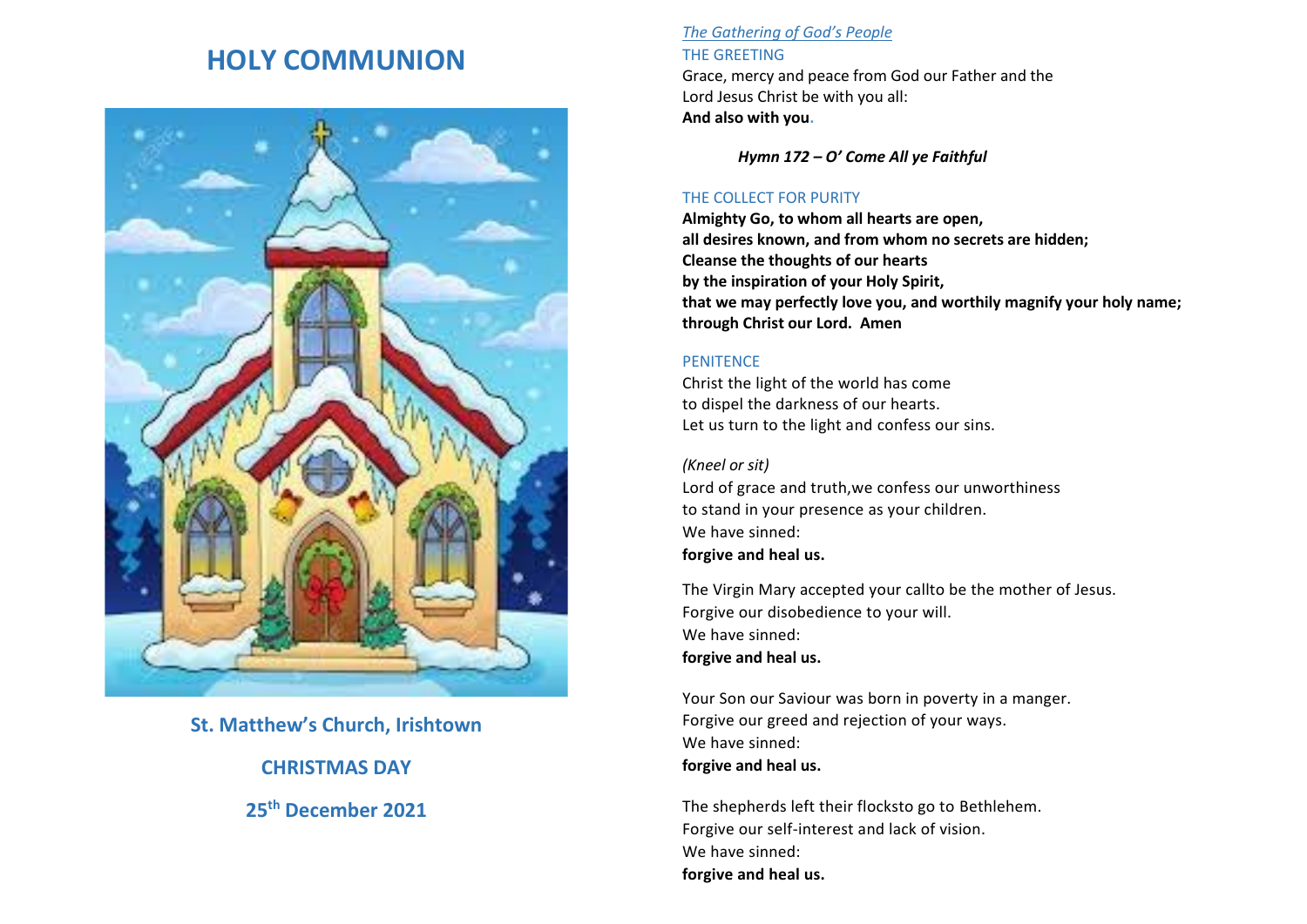The wise men followed the star to find Jesus the King. Forgive our reluctance to seek you. We have sinned: **forgive and heal us**

#### THE ABSOLUTION

May the God of all healing and forgiveness draw you to himself and cleanse you from all your sins, that you may behold the glory of his Son, the Word made flesh, Jesus Christ our Lord. **Amen**

> *Hymn 163 – Infant Holy*  Infant holy, infant lowly, for his bed a cattle stall; oxen lowing, little knowing Christ the babe is Lord of all. Swift are winging, angels singing, nowells ringing, tidings bringing; Christ the babe is Lord of all; Christ the babe was born for you!

# THE COLLECT

Almighty God, you have given us your only-begotten Son to take our nature upon him and as at this time to be born of a pure virgin:

Grant that we, who have been born again and made your children by adoption and grace,may daily be renewed by your Holy Spirit through Jesus Christ our Lord. Amen

Proclaiming and Receiving the Word THE FIRST READING – Hebrews 1: 1-4 *The lighting of the Christ candle*

Jesus Christ is the light of the world; **Jesus is our Way.** With Jesus even dark places are light; **Jesus is the Truth.** In Jesus we shall live for ever: **Jesus is our Life.**

May the flame of this candle remind us that you are the light of the world and that if we follow you, we will never walk in darkness, but will have the true light of life. Amen.



# THE HOLY GOSPEL

*(Stand)*

Hear the Gospel of our Saviour Christ, according to John- Chapter 1 beginning at verse 1 **Glory to you, Lord Jesus Christ.**

*After the Gospel:* This is the Gospel of the Lord. **Praise to you, Lord Jesus Christ.**

# CHRISTMAS ADDRESS

# AFFIRMATION of FAITH

**We believe in God the Father, from whom every family in heaven and on earth is named. We believe in God the Son, who lives in our hearts through faith, and fills us with his love. We believe in God the Holy Spirit, who strengthens us with power from on high. We believe in one God; Father, Son and Holy Spirit. Amen.**

# THE PRAYERS of the PEOPLE

Each intercession is followed by: Jesus, Saviour, **hear our prayer.**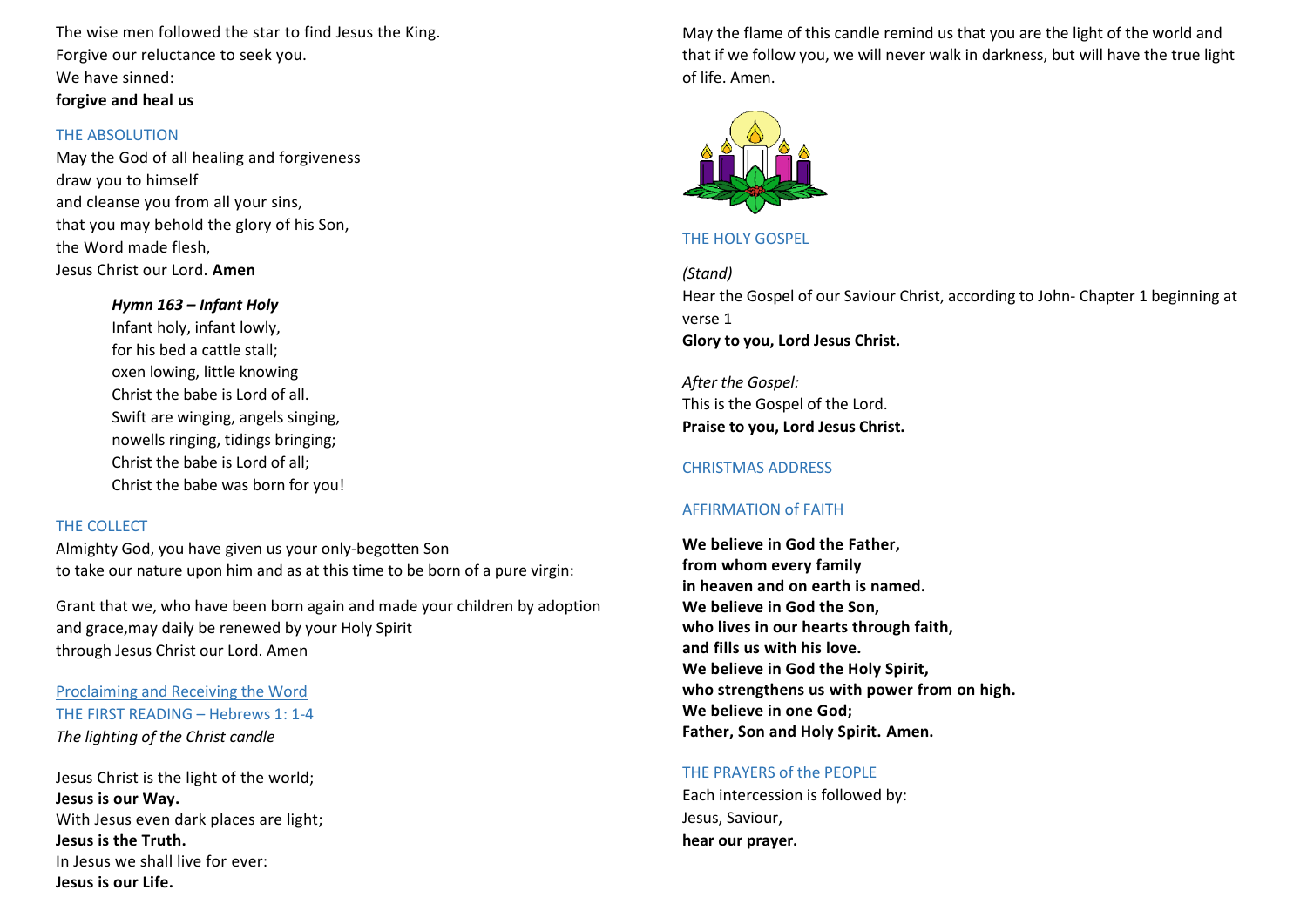#### THE PEACE

Unto us a child is born, unto us a child is given And his name shall be called the prince of peace The peace of the Lord be always with you **and also with you.**

#### CELBRATING at the LORD'S TABLE

Wise and gracious God, you spread a table before us Nourish your people with the word of life and the bread of heaven. **Amen**

#### THE TAKING OF THE BREAD AND WINE

Christ our Passover has been sacrificed for us **Therefore let us celebrate the feast.**

# THE GREAT THANKSGIVING

Eucharistic Prayer 1

The Lord is here. **His Spirit is with us.**  Lift up your hearts. **We lift them up to the Lord.** Let us give thanks to the Lord our God. **It is right to give you thanks and praise.**

We proclaim your great and glorious name, for ever praising you and saying: **Holy, holy, holy Lord, God of power and might, heaven and earth are full of your glory. Hosanna in the highest! Blessed is he who comes in the name of the Lord.**

#### **Hosanna in the highest.**

Therefore, Father, with this bread and this cup, we do as Christ your Son commanded:

**We remember his passion and death,**

**We celebrate his resurrection and ascension,**

**And we look for the coming of his kingdom.**

Through the same Jesus Christ our Lord, by whom, and with whom, and in whom, in the unity of the Holy Spirit,

**All honour and glory are yours, Almighty Father, For ever and ever. Amen**

#### THE LORD'S PRAYER

As our Saviour Christ has taught us, so we pray **Our Father, who art in heaven, hallowed be thy name, thy kingdom come, thy will be done, on earth as it is in heaven. Give us this day our daily bread and forgive us our trespasses as we forgive those who trespass against us, and lead us not into temptation, but deliver us from evil, for thine is the kingdom, the power and the glory, for ever and ever. Amen.** 

#### THE BREAKING OF THE BREAD

The bread which we break is a sharing in the body of Christ. **We being many are one body, for we all share in the one bread.**

#### THE COMMUNION

The gifts of God for the people of God. **Jesus Christ is Holy Jesus Christ is Lord, To the glory of God the Father.**

# THE GREAT SILENCE

*Going out as God's People*

# PRAYER AFTER COMMUNION

God our Father,

whose Word has come among us in the Holy Child of Bethlehem: May the light of faith illumine our hearts And shine in our words and deeds: Through him who is Christ the Lord.